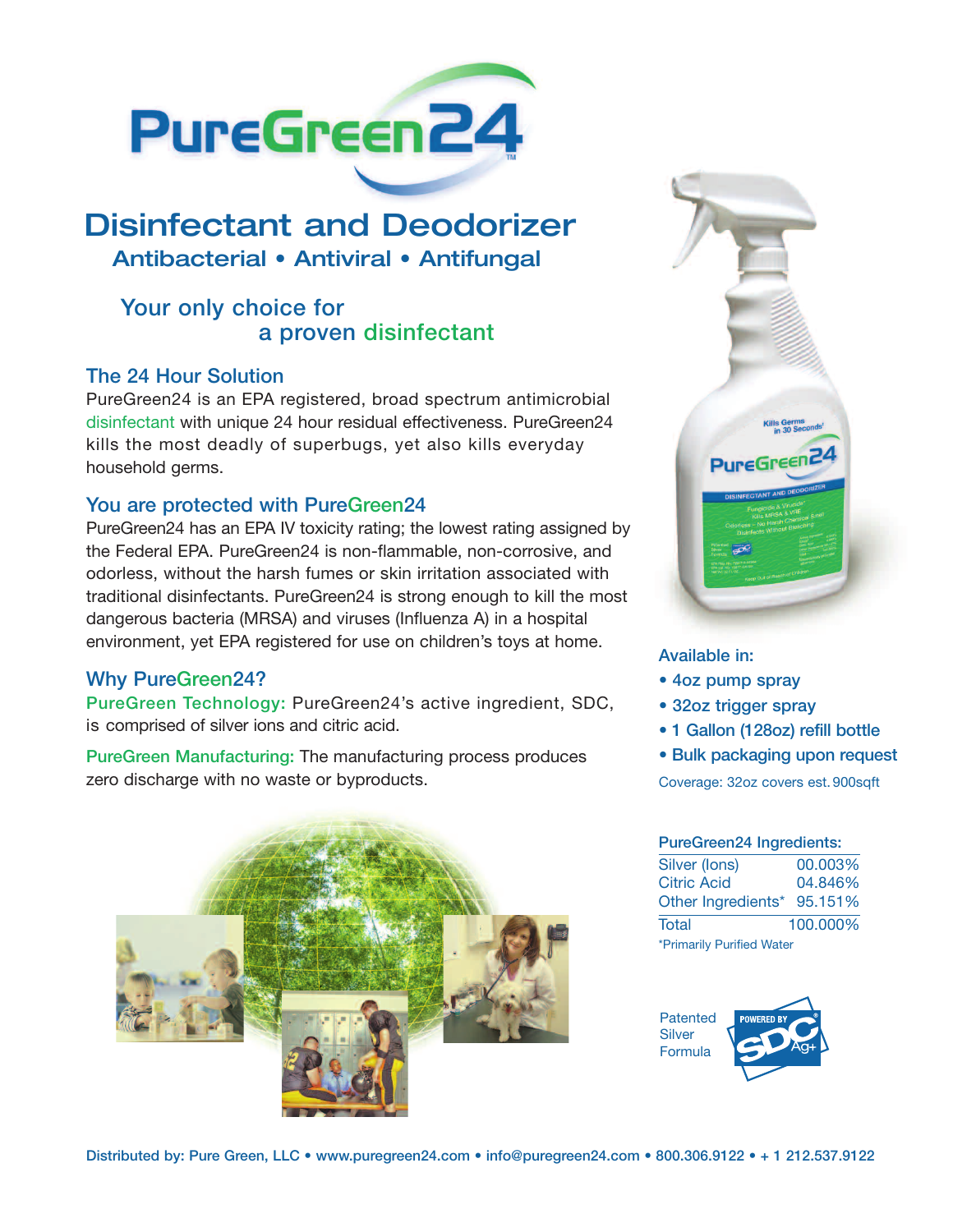## **EPA Recognized Organisms Killed**

| <b>Organism</b>                                                                  | <b>Kill Time</b> | <b>Type</b>     |
|----------------------------------------------------------------------------------|------------------|-----------------|
| ‡Pseudomonas aeruginosa                                                          | 30 seconds       |                 |
| ‡Salmonella enterica                                                             | 30 seconds       |                 |
| Staphylococcus aureus                                                            | 2 minutes        |                 |
| Listeria monocytogenes                                                           | 2 minutes        |                 |
| Vancomycin resistant Enterococcus faecium (VRE)                                  | 2 minutes        |                 |
| Methicillin resistant Staphylococcus aureus (MRSA)                               | 2 minutes        | <b>Bacteria</b> |
| Community Associated Methicillin resistant<br>Staphylococcus aureus (CA-MRSA)    | 2 minutes        |                 |
| Community Associated Methicillin resistant<br>Staphylococcus aureu (CA-MRSA-PVL) | 2 minutes        |                 |
| Escherichia coli 0157:H7                                                         | 2 minutes        |                 |
| Acinetobacter baumannii                                                          | 2 minutes        |                 |
| Campylobacter jejuni                                                             | 2 minutes        |                 |
| Trichophyton mentagrophytes (Athlete's Foot Fungus)                              | 10 minutes       | <b>Fungus</b>   |
| #*HIV type 1                                                                     | 30 seconds       |                 |
| *Herpes Simplex Type 1                                                           | 1 minute         |                 |
| *Rotavirus                                                                       | 3 minutes        |                 |
| *Human Coronavirus                                                               | 3 minutes        |                 |
| *Norovirus                                                                       | 10 minutes       | Virus           |
| *Avian Influenza A                                                               | 10 minutes       |                 |
| *Influenza A                                                                     | 10 minutes       |                 |
| *Rhinovirus                                                                      | 10 minutes       |                 |
| *Polio Type 2                                                                    | 10 minutes       |                 |

## **Application Instructions**

PureGreen24 is formulated to disinfect hard non-porous surfaces. Pre-clean surfaces prior to using this product.

**General Disinfection:** For general disinfection and control of the bacteria Pseudomonas aeruginosa, Staphylococcus aureus, Salmonella enterica, Listeria monocytogenes, Vancomycin Resistant Enterococcus faecium (VRE), Methicillin Resistant Staphylococcus aureus (MRSA), Community Associated Methicillin resistant Staphylococcus aureus (CA-MRSA), Community Associated Methicillin resistant Staphylococcus aureus (CA-MRSA-PVL), Escherichia coli O157:H7, Acinetobacter baumannii and Campylobacter jejuni the surface must be completely wet with PureGreen24 for 2 minutes. The surface may then be wiped dry with a clean towel. When used as directed, PureGreen24 provides residual protection from Pseudomonas aeruginosa, Staphylococcus aureus and Salmonella enterica up to 24 hours after initial application. Do not contact treated surface after application if residual protection is to be maintained.

**Fungus Control:** For effective control of the fungus Trichophyton mentagrophytes, the surface must be completely wet with PureGreen24 for 10 minutes. The surface may then be wiped dry with a clean towel. Re-apply when cleaning or when new growth appears.

**Viral Control:** To kill Herpes Simplex Type 1, Rotavirus, Human Coronavirus, Norovirus, Avian Influenza A, Influenza A Virus, Rhinovirus and Polio Virus Type 2 the surface must be completely wet with PureGreen24 for 10 minutes. The surface may then be wiped dry with a clean towel.